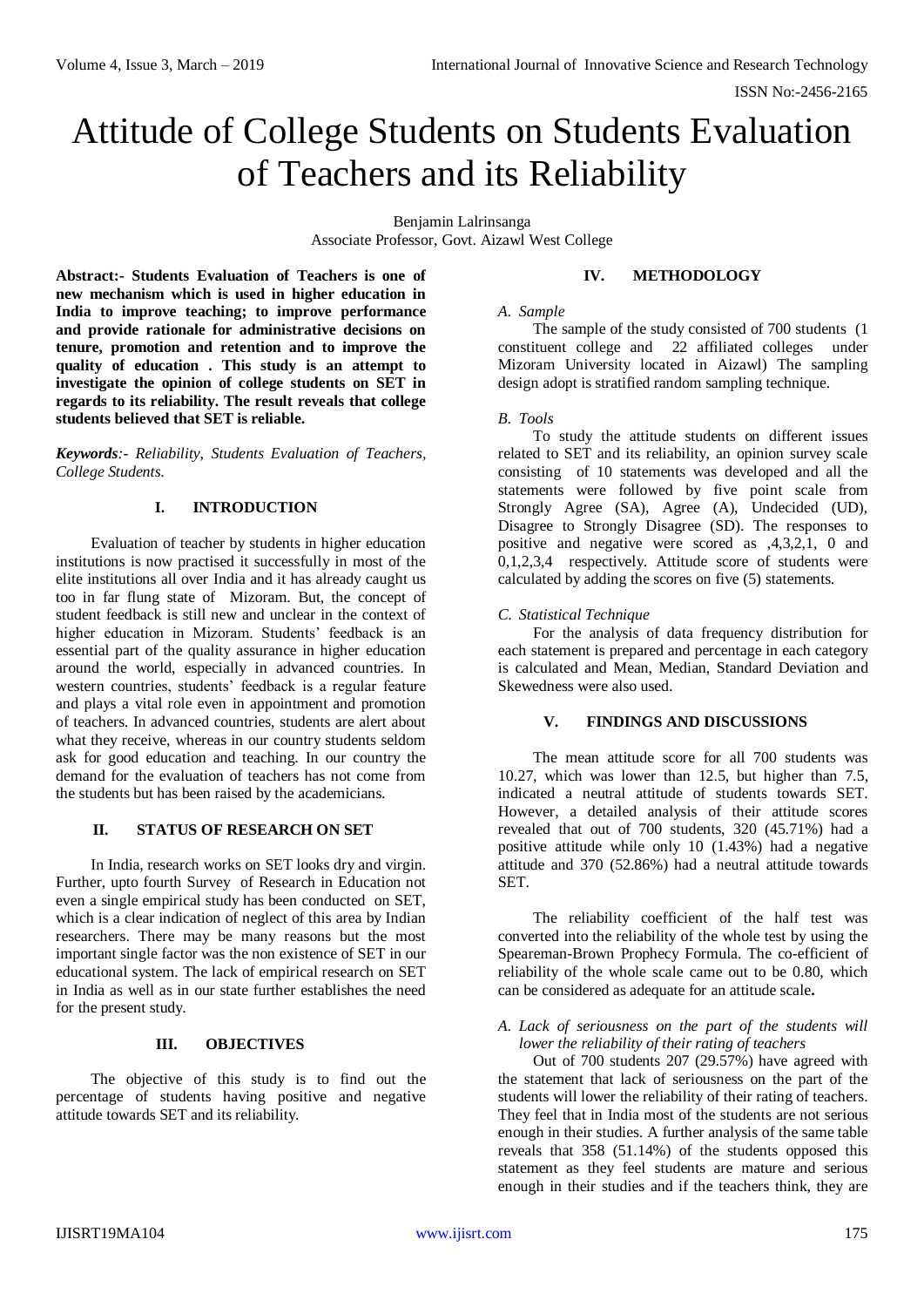not serious that shows the teachers did not motivate them to be serious in their learning. It was also found that 135 (19.29%) of the students remained neutral. An analysis of data reveals that the distribution of attitude scores of students on this statement was negatively skewed (Sk=- 0.64), which means that more number of students had their attitude score closer to the upper end of the distribution. The concentration of scores towards the lower end of the distribution in a negative statement implies agreement of majority of students with the issue under reference.

# *B. Rating of teachers by students will be consistent over time*

It was found that out of 700 students 335 (47.86%) have an opinion in support of the statement that rating of teachers by students will be consistent over time. It was also discovered that 203 (29 %) of the students do not agree with the statement. It further shows that 162(23.14%) of the students remained neutral on the issue, as they do not take any position either for or against this issue. This reveals that the distribution of attitude scores of students on this statement was negatively skewed (Sk=  $-0.27$ ), which means that more number of students had their attitude score closer to the upper end of the distribution. The concentration of scores towards the upper end of the distribution in a positive statement implies agreement of majority of students with the issue under reference.

# *C. Teachers who were rated low by the students will in a particular class also score low in other classes.*

It was found that out of 700 students 349 (49.86 %) of the students have agreed with the statement that a teachers who was rated low by the students will in a particular class also score low in other classes. It also shows that 189 (27%) of the students disagreed with this statement while 162 (23.14%) of the students remained neutral. The distribution of attitude scores of students on this statement was negatively skewed (Sk $= -0.27$ ), which means that more number of students had their attitude

score closer to higher end of the distribution. The concentration of scores towards the higher end of the distribution in a positive statement implies majority of students agreed with the issue under reference.

#### *D. The rating of teachers by students will be same even after the students left the institutions*

It was found 389 (55.57 %) of the students have opinions in support of the statement that the rating of teachers by students will be same even after the students have left the institutions. It also shows that 159 (22.72) % of the students disagree with the statement and the rest of the students 152(21.71%) of the students remained neutral, as they did not take any position either for or against this issue. It also reveals that the distribution of attitude scores of students on this statement was negatively skewed (Sk=- 0.71), which means that more number of students had their attitude score closer to the upper end of the distribution. The concentration of scores towards the higher end of the distribution in a positive statement implies agreement of majority of students with the issue under reference.

# *E. Students rating of teachers' is more reliable than peer evaluation and self appraisal.*

A analysis reveals that out of 700 students 355 (50.71%) have their opinion in support of Students rating of teachers' is more reliable than peer evaluation, selfevaluation and self-appraisal. It also shows that 240 (34.29%) of the students opposed the statement and the rest of the students 105 (15%) remained neutral on the issue, as they do not take any position either for or against this statement. It also reveals that the distribution of attitude scores of students on this statement was negatively skewed (Sk= -0.98) which means that more number of students had their attitude score closer to the upper end of the distribution. The concentration of scores towards the higher end of the distribution in a positive statement implies agreement of majority of students with the issue under reference.

| <b>SN</b>      | <b>Statement</b>                                                                                              | SA A                            | <b>UD</b>          | DA SDA                                   | <b>Mean</b> | <b>SD</b> | <b>Skewness</b> |
|----------------|---------------------------------------------------------------------------------------------------------------|---------------------------------|--------------------|------------------------------------------|-------------|-----------|-----------------|
| $\mathbf{1}$   | Lack of seriousness on the part of students<br>will lower reliability of SET                                  | 87 120<br>207<br>(29.57%)       | 135<br>$(19.29\%)$ | 197<br>-161<br>358<br>$(51.14\%)$        | 2.32        | 1.21      | $-2.83$         |
| 2              | Rating of teachers by students will be<br>consistent overtime                                                 | 46 289<br>335<br>$(47.86\%)$    | 162<br>$(23.14\%)$ | 153 50<br>203<br>(29%)                   | 2.18        | 1.07      | $-0.64$         |
| 3              | Teachers who were rated low by the students<br>at a particular class will also score low in<br>other classes. | 301<br>48<br>349<br>$(49.86\%)$ | 162<br>$(23.14\%)$ | 159<br>30<br>189<br>(27%)                | 2.25        | 1.02      | $-0.27$         |
| $\overline{4}$ | Rating of teachers by students will be same<br>even after the students left the institution.                  | 62 327<br>389<br>$(55.57\%)$    | 152<br>$(21.71\%)$ | 131<br>28<br>159<br>$(22.72\%)$          | 2.62        | 1.01      | $-0.71$         |
| 5              | SET is more reliable than peer evaluation<br>and self evaluation                                              | 52 303<br>355<br>$(50.71\%)$    | 105<br>(15%)       | 173<br>- 67<br><b>240</b><br>$(34.29\%)$ | 2.14        | 1.16      | $-0.98$         |

Table 1:- Distribution of students on Five point scale in relation to different issues relating to reliability on SET , Mean, SD and skewness